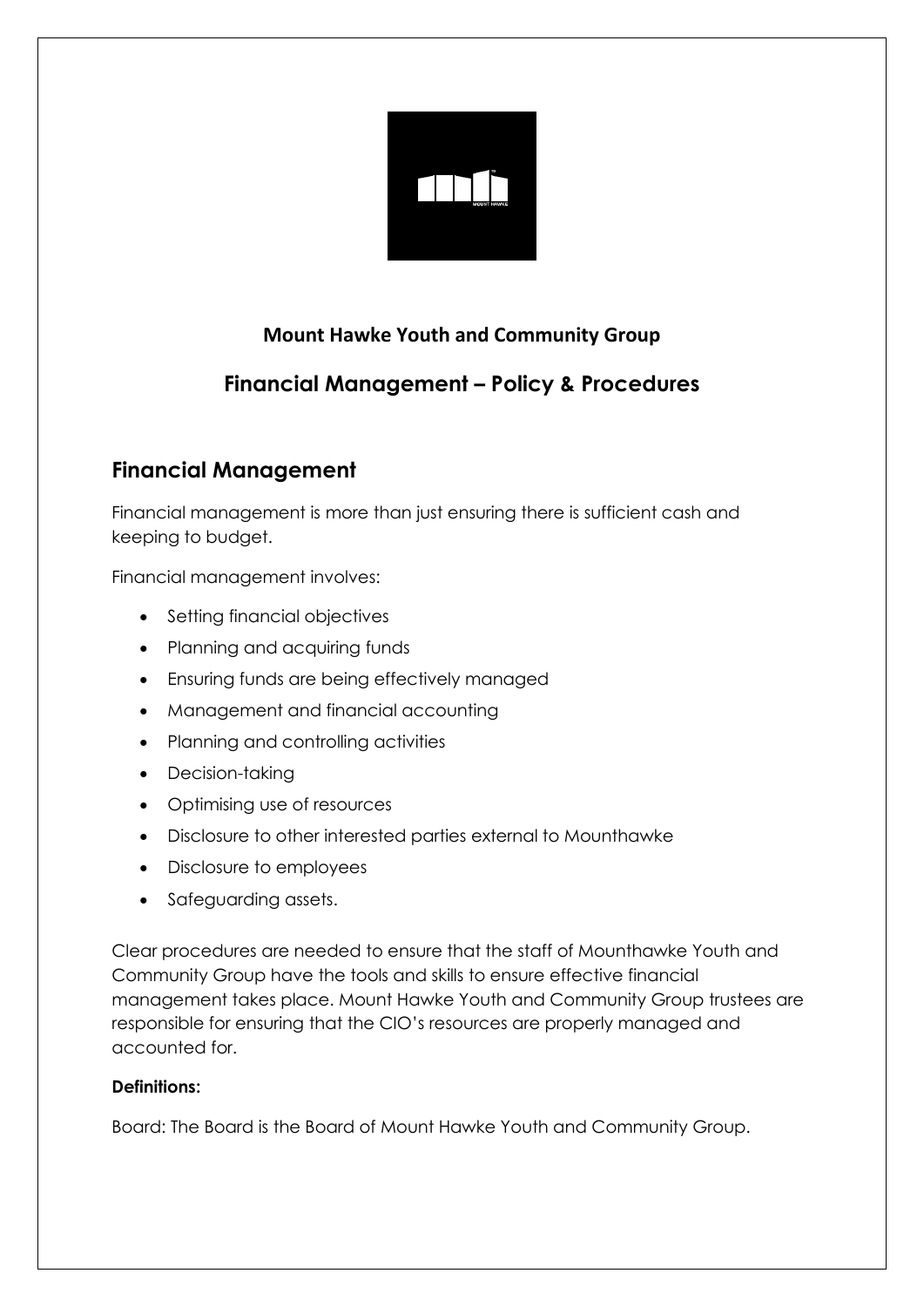Financial Year: Mount Hawke Youth and Community Group financial year is 1 April to 31 March.

Business Administration Manager: is the person who has the day-to-day responsibility for the administration of Mount Hawke Youth and Community Group's financial transactions.

## **Income Policy & Procedures**

## **Purpose:**

To safeguard, monitor and control income including grants, donations & contribution in the form of BACS, cheques & cash.

To outline the structure of authorisation for dealing with income, credit-control and cash management.

## **Invoices:**

Invoices should be issued whenever it is appropriate.

Invoices should include the following details:

- Mount Hawke Youth and Community Group logo;
- A statement that Mount Hawke Youth and Community Group is a registered charity as a Community Interest Organisation with the registration number 1182950
- Date the date on the invoice must be the date it is posted to the accounts;
- The nature of the services and/or goods being charged for;
- The rate at which services and/or goods are being charged for;

If the invoice is to a funding body it should state the funding period to which it relates;

- The invoice total:
- Mount Hawke Youth and Community Group payment instruction & terms of payment.

Where acceptable to the person/organisation to which it is addressed, the invoice may be sent electronically in PDF format. Otherwise the invoice shall be printed and sent by post. In either case the invoice must be despatched within 2 working days of being produced.

## **Outstanding invoices:**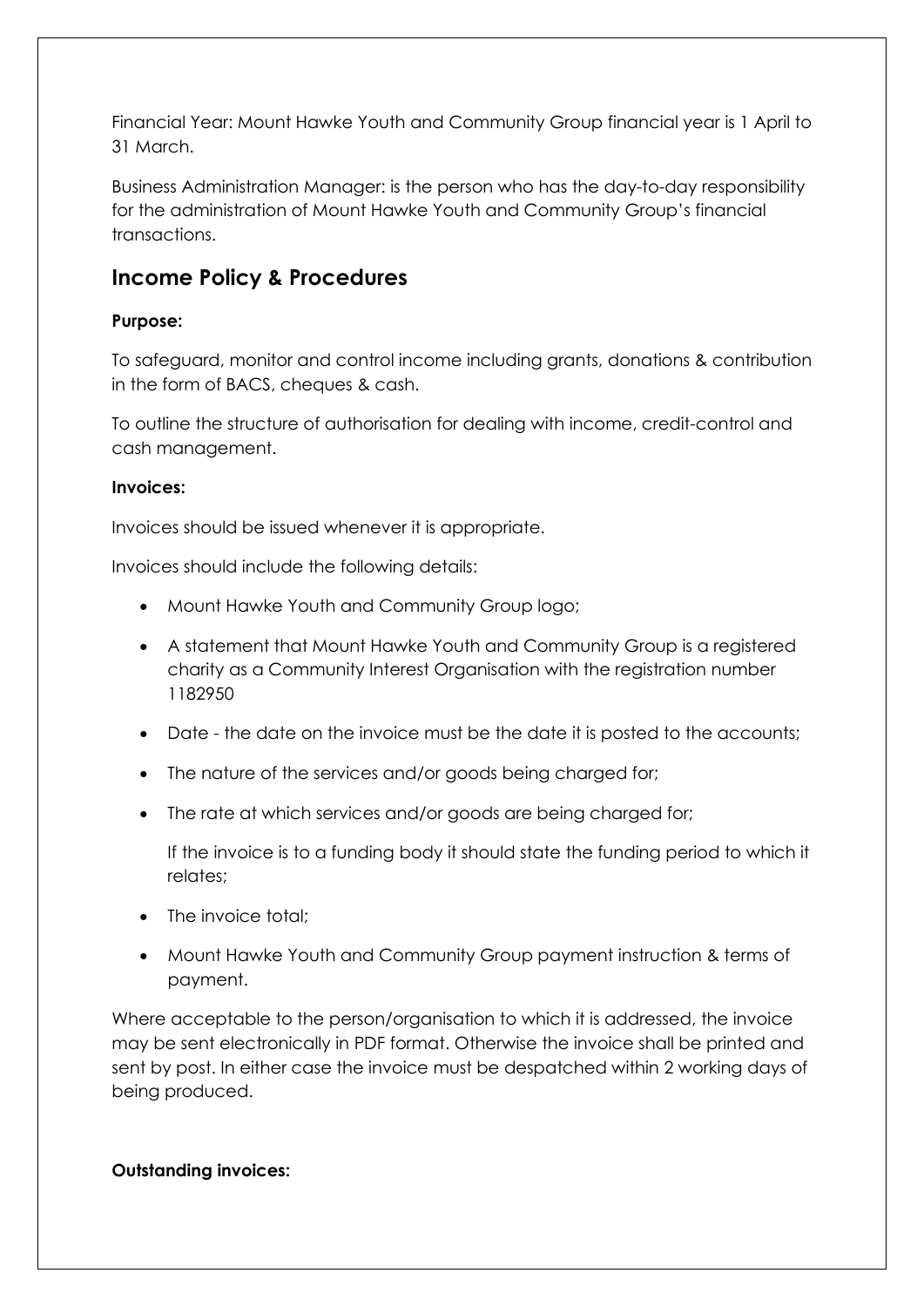The Business Administration Manager will review the outstanding invoices every month.

After 28 days if an invoice hasn't been paid, then the second invoice should be issued. The second invoice should be a copy of the first, but with "REMINDER" added to it.

Any invoice which remains unpaid for more than 56 days must be brought to the attention of the Board to determine what further action should be taken.

Unless there are extenuating circumstances, debtors with invoices more than 56 days overdue will no longer be able to use the services of Mount Hawke Youth and Community Group.

Bad debts will be formally written off annually by the Board as part of the preparation for the audited/examined accounts.

### **Recording Payments:**

Payment by BACS:

Most payments are made directly into the bank account via the BACS payment system. The Business Administration Manager will check for any direct payments each time a bank statement is received and online as circumstances require.

When payment by cheque or cash is received:

When cheques or cash arrive the Business Administration Manager will ensure that cheques are properly signed and made payable to Mount Hawke Youth and Community Group and will record their arrival in the accounts;

Cheques and cash received should be banked within two weeks of receipt. Any cheques or cash not banked immediately must be locked away in the safe overnight or until it is banked.

Cash in Transit:

All persons carrying cash to or from the bank are instructed to put their personal safety first in the event of any attempt to steal the money.

In the event of losses of cash in transit, the Board must be informed immediately and take the appropriate action.

Wherever possible the time and days of cash banking should be varied and a plain bag or briefcase must be used for carrying money.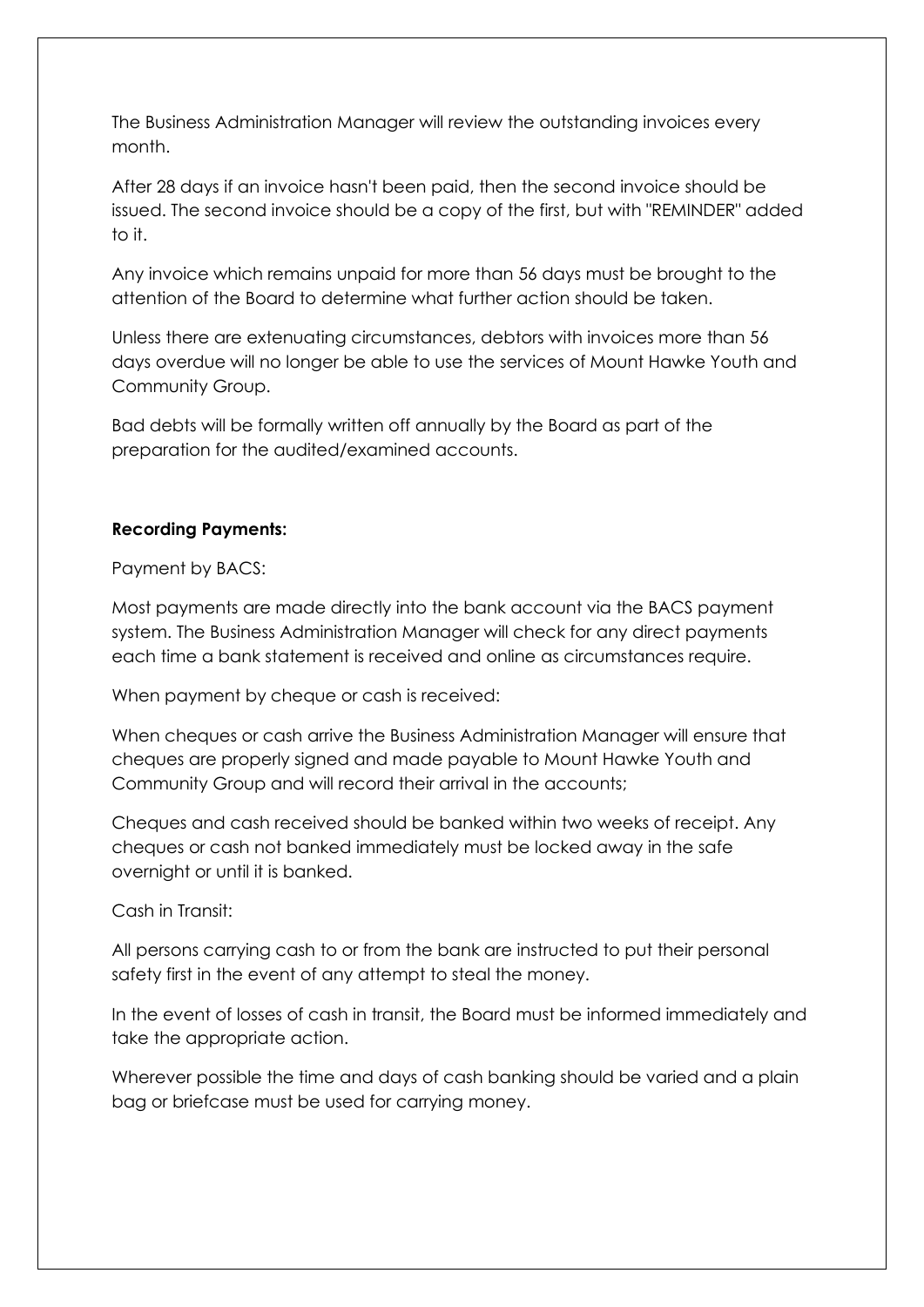# **Budgeting Policy and Controls**

### **Purpose:**

To provide a means of balancing projected expenditure against projected income and ensuring resources are allocated fairly;

To provide a structure for monitoring and controlling expenditure and allow authorised budget holders the flexibility to manage their respective budgets within the limits laid down by the Board.

### **Policy:**

The annual budget will provide budget-holders with the authority to spend within the amounts specified under each budget heading.

The amounts budgeted for the income and expenditure, both within budget categories and overall, of Mount Hawke Youth and Community Group cannot be exceeded, transferred or altered without the authorisation of the Board.

The Business Administration Manager will provide budget-holders with regular reports (informal reports will be provided monthly as appropriate, formal reports will be provided quarterly) detailing actual expenditure against budget heading and ensure that budgets are not exceeded.

The Business Administration Manager will ensure that the Board is informed where any breaches of this policy may occur.

## **Budget-setting Process:**

A budget is a plan translated into money for a defined period of time. The time period is usually the financial year. The budget is prepared after Mount Hawke Youth and Community Group has clarified its aims and objectives and produced action plans to achieve them. The purposes of a budget are:

- To co-ordinate different activities towards a single plan;
- To set and communicate targets;
- To maximise and allocate resources;
- To identify financial problems;
- To establish a system of control by having a plan against which actual results can be compared;
- To compel planning.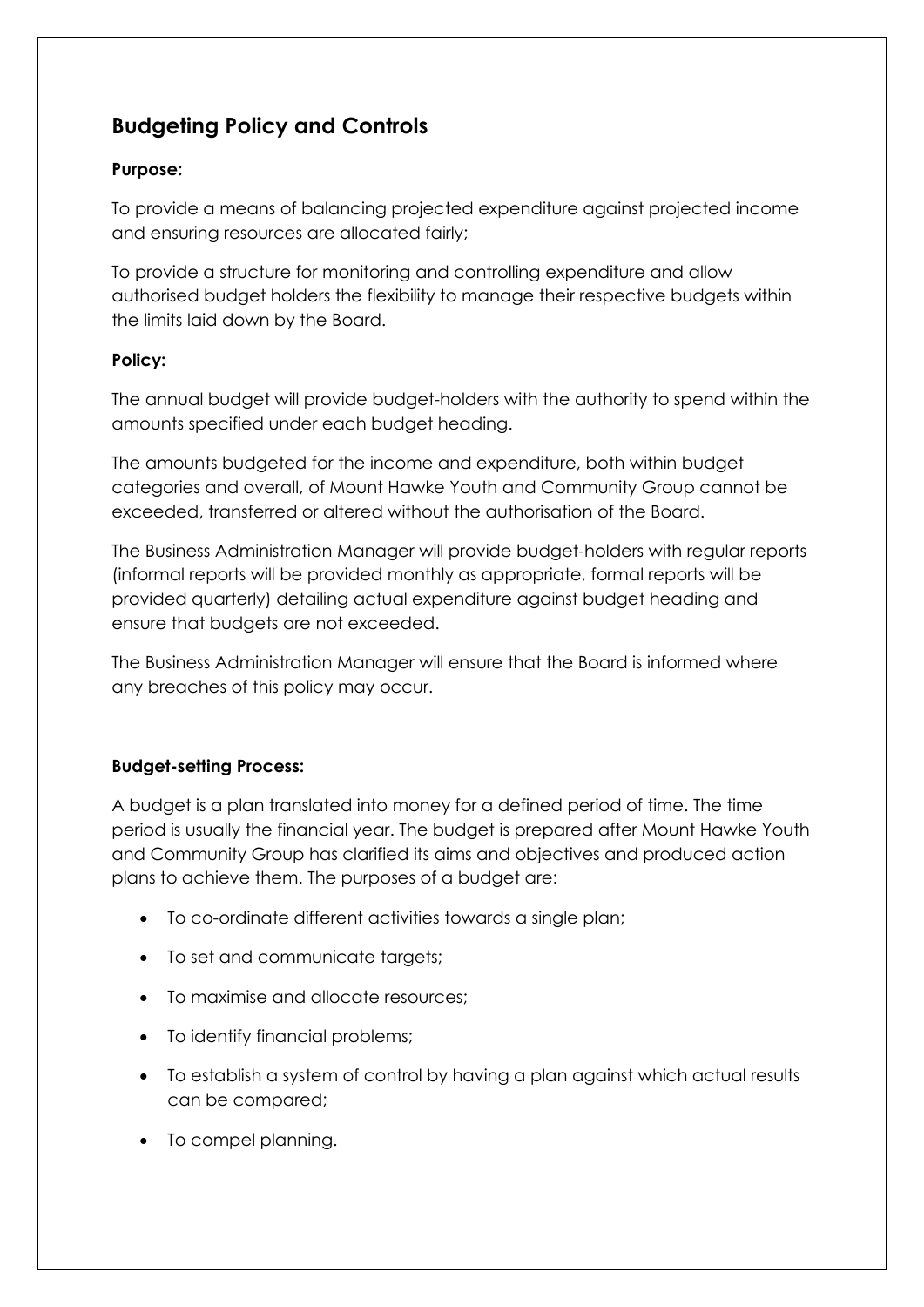As the budget is a vital element of the procedure for negotiating grants and contracts, it is important that a budget is produced in good time.

The Treasurer, General Manager & Business Administration Manager will produce a draft budget based on previous income & expenditure patterns and the expected actual income & expenditure for the coming financial year. The draft budget and any explanatory notes will be circulated to the Board for comment

Any necessary revisions will be made and a final draft budget presented to the Board for approval & adoption no later than April in the financial year to which it applies

### **Monitoring and Revision:**

The Business Administration Manager will monitor income and expenditure and ensure that the Board receives accurate and up to date information regarding any shortfall in projected income or increase in expenditure. Where necessary, the Business Administration Manager and/or Trustees will make recommendations on various options for remedial action.

Where such action may affect the level of service or staff then negotiations should be initiated with the relevant parties immediately.

## **Payroll Policy and Procedure:**

#### **Purpose:**

To ensure staff are paid in accordance with their terms and conditions of employment.

To ensure salary rates are competitive enough to retain staff.

To ensure statutory deductions are made and paid to the relevant authority within the time limit.

#### **Payment of Salaries**

All salaries are paid at the end of each month.

Staff must supply the Business Administration Manager with the name of their bank, account number and bank sort code within a week of starting. P45s/P46s or HMRC new starter forms must be provided in as soon as possible to ensure the correct tax code is applied. (Where no P45 is available the member of staff will be required to sign a P46, as are all volunteers who receive any expenses).

The final salary cheque of a person leaving employment with Mount Hawke Youth and Community Group must be authorised by the Board.

#### **Deductions:**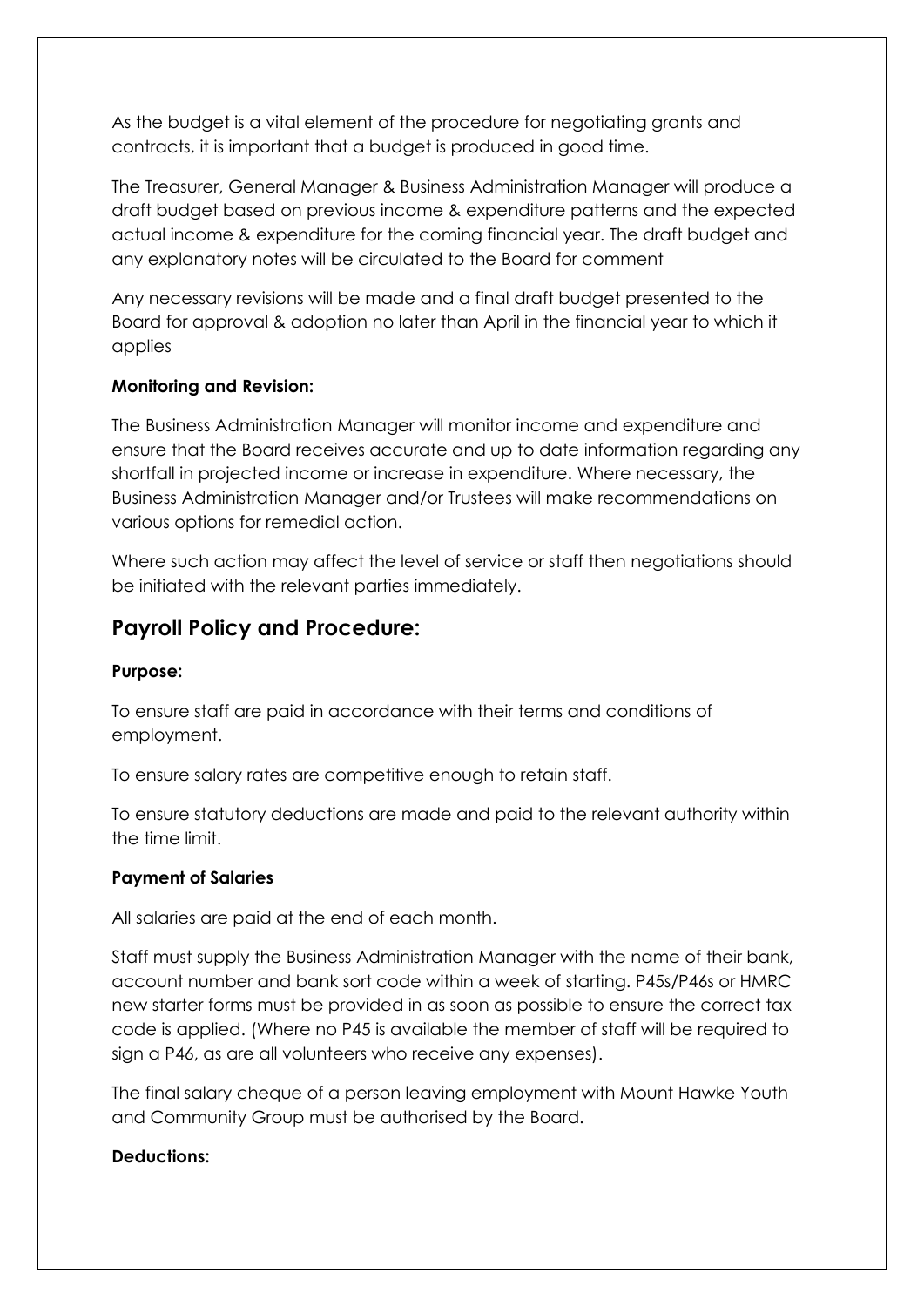Only statutory deductions will be made without the prior written and signed authorisation from the employee.

### Overtime:

Staff will not be paid for overtime but will be expected to take time off in lieu (TOIL) equivalent to any overtime they were required to work. This will be taken in agreement with their line manager.

Termination of Employment:

Any outstanding debts will be deducted in full from the final net salary payment. Paid annual leave taken before it has accrued will be deducted from the gross and any accrued annual leave added to the gross. The employee should receive their P45 with their final payslip.

### **Timetable:**

In the second week of the month the Finance Officer reconciles the previous month's salary payments to the payroll reports.

The Business Administration Manager must be given a written memo relating to any of the following. As much notice as possible should be given.

- New employees;
- Employees leaving;
- Details of sickness or maternity leave;
- Any permanent changes (in hours or pay for example);
- Unpaid leave arrangements;
- Any tax code changes;
- Any change in pension arrangements.
- Any overtime or other agreed temporary changes.

From these the Business Administration Manager will calculate salaries and produce accurate payslips and deduction reports.

The Business Administration Manager will submit the monthly RTI report to HMRC no later than the 18th of the month. They will also submit the quarterly and annual EPS reports to HMRC.

Whenever possible, payments will be made electronically (either by BACS or by Direct Debit) in accordance with the recommendations of HM Revenue & Customs.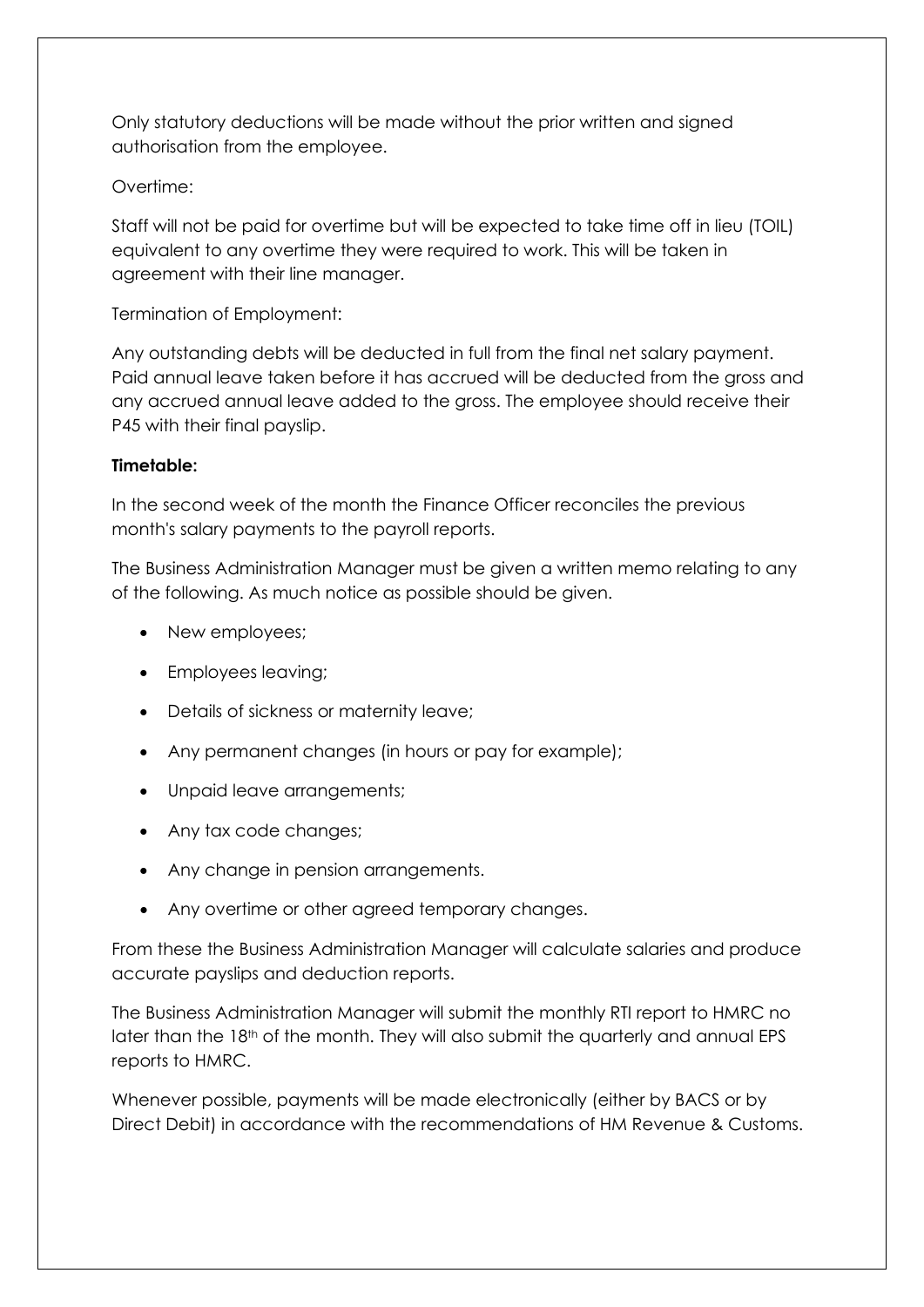Statutory Year End Annual Returns to the Inland Revenue are made, and any additional payments made, by the due date.

## **Expenses**

Staff or volunteers may on occasion be required to pay expenses consequent on their employment out of their own pockets. Under certain circumstances, as outlined in this policy, these expenses may be reimbursed by the organisation.

### **Purpose**

The purpose of this policy is to spell out under what circumstances reimbursement of expenses may occur on behalf of Mount Hawke Youth and Community Group and the process for doing so. This policy relates to both staff and volunteers acting on authorised Mount Hawke Youth and Community Group business.

#### **Policy**

Mount Hawke Youth and Community Group will reimburse its staff (including volunteers) expenses incurred by them on behalf of Mount Hawke Youth and Community Group or in the course of Mount Hawke Youth and Community Group business so long as such expenses are:

- (1) Reasonable and
- (2) Authorised.

Staff and volunteers incurring authorised expenditure must, wherever possible, receive, retain and produce receipts, invoices, vouchers, tickets, or other evidence of such expenditure.

## **Procedures**

#### **Prohibited reimbursements**

Mounthawke Youth and Community Group will not reimburse staff or volunteers for

- Unauthorised expenses
- Expenses claimed by an employee as a tax deduction
- Expenses normally recoverable from a third party
- Expenses that are not incurred for business purposes
- Late payment interest on credit cards
- Parking, traffic, or other fines and penalties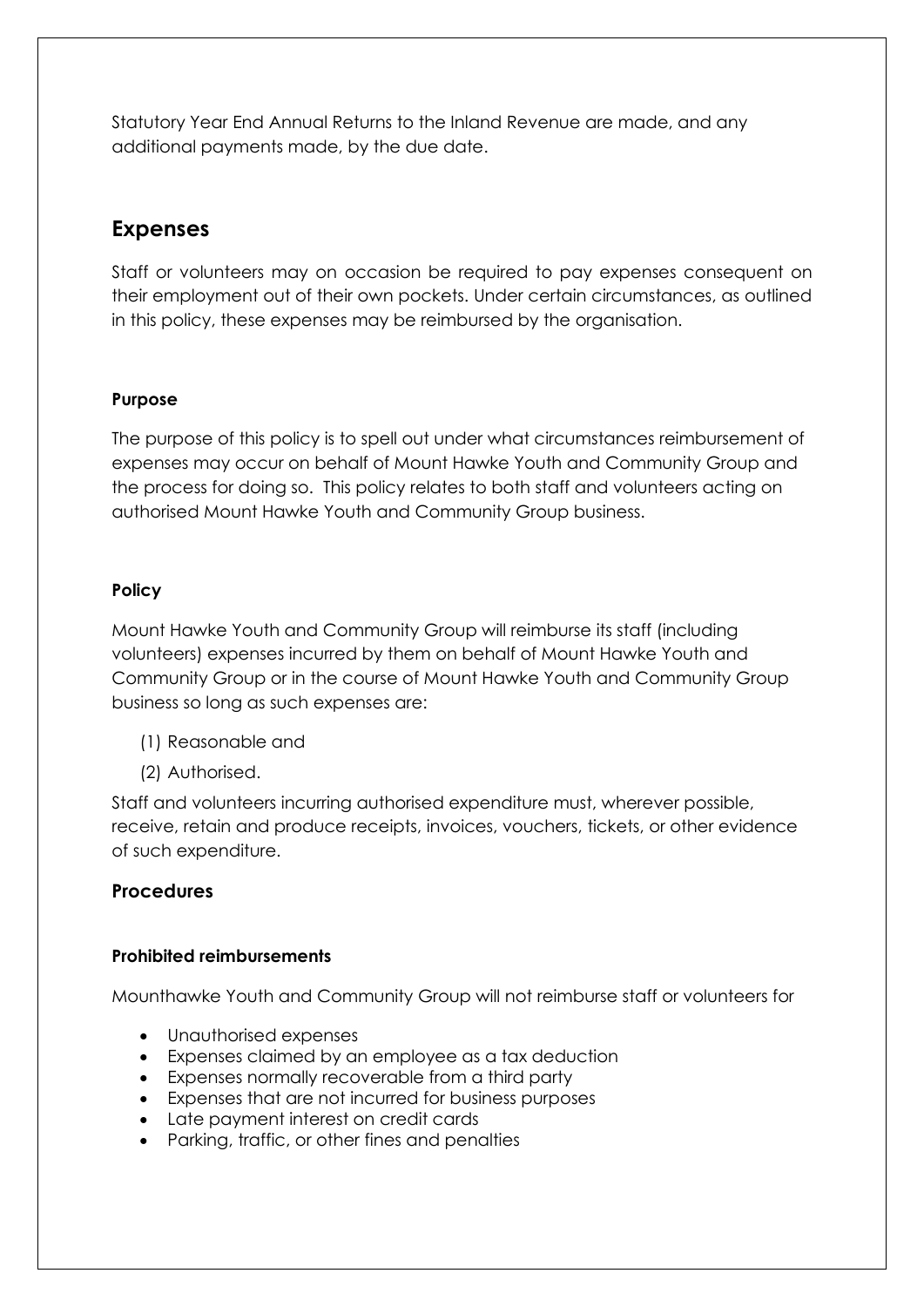#### **Travel expenses**

- Employees and volunteers will be reimbursed for the most direct and economical mode of travel available, considering all of the circumstances. When travelling out of Cornwall this is usually public transport.
- Employees and volunteers will not be reimbursed for additional costs incurred by taking indirect routes or making stopovers for personal reasons.
- Use of an employee or volunteer's own vehicle for work-related travel will be reimbursed by way of an all-inclusive mileage allowance, as shall be determined by the organisation from time to time. This is currently set at 45 pence per mile.

#### **Accommodation expenses**

- Employees and volunteers will be reimbursed for moderate accommodation expenses, considering all of the circumstances.
- Employees and volunteers will not be reimbursed for items of a personal nature charged to a hotel account.

#### **Meals**

• Employees and volunteers will be reimbursed for reasonable and appropriate meal expenses actually incurred while on Mount Hawke Youth and Community Group business.

## **Purchasing Policy and Procedures**

#### **Purpose**

To ensure that all expenditure is properly authorised and provide a standardised procedure for dealing with expenditure items.

#### **Orders - Goods and Services**

The value of an order/purchase includes VAT and delivery charges where appropriate.

Budget-holders may order items within their own budget and up to £1,000 in value.

For purchases outside of budget or over £1000 value the authorisation by of Business Administration Manager will be required.

Items over £2,000 in value must be authorised by the Board.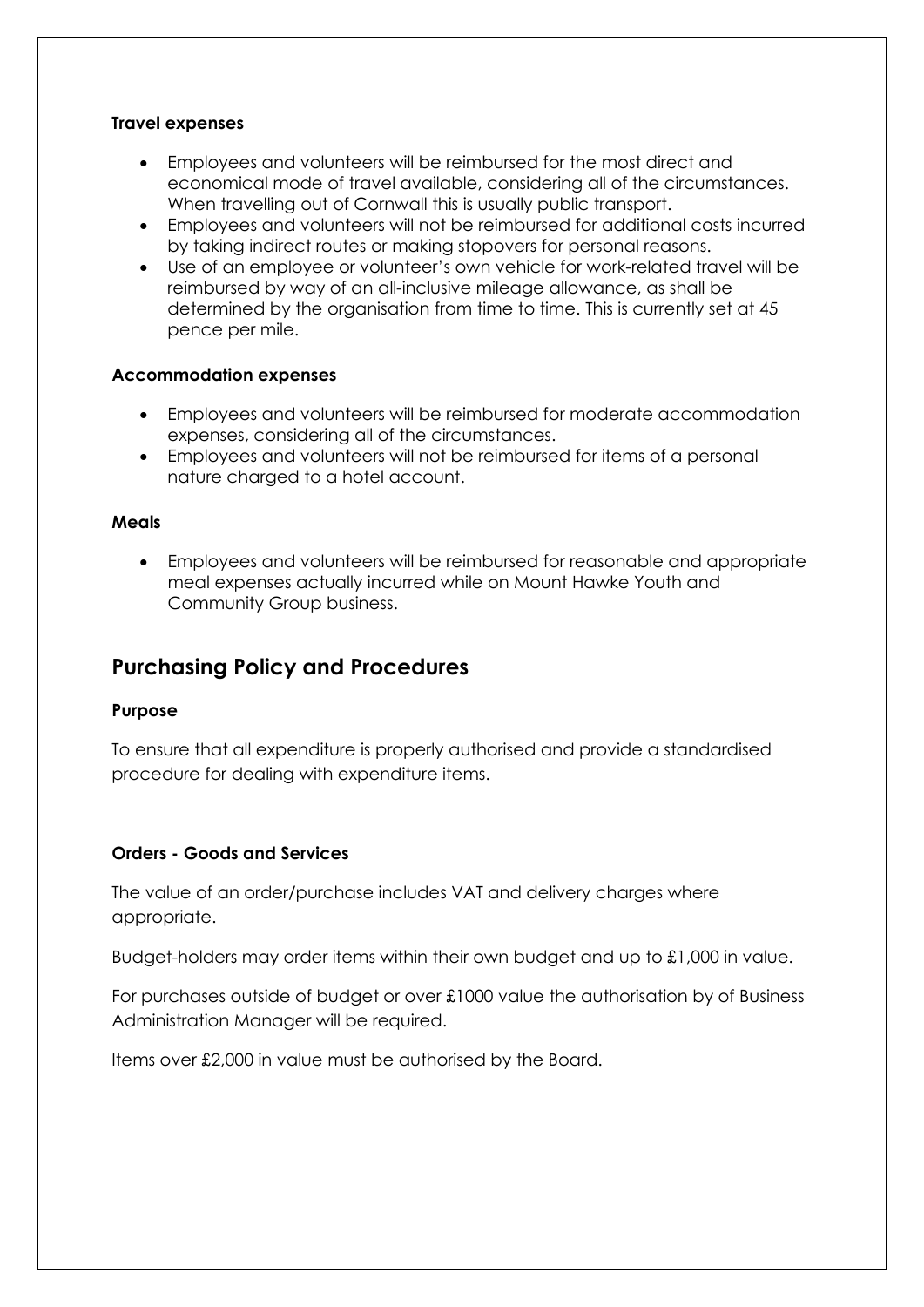For any purchase over £2,500 in value, at least 3 quotes must be obtained in order to ensure a competitive price is paid unless the Board explicitly waives this requirement and records in the minutes of the Board meeting the justification for the waiver.

Delivery notes must be checked and initialled by the budget-holder and be filed in the delivery notes file. Any discrepancy between the order and delivery notes must be notified to the supplier immediately. In the event that a discrepancy is not rectified by the supplier as soon as is reasonably practical the Finance Officer must be informed.

Invoices must be checked against the relevant delivery notes, initialled and dated when received by the budget holder and forwarded to the Treasurer for payment.

In the event of any shortfall in delivery or the return of goods for any reason, the relevant credit note must be received from the supplier before payment is made.

### **Depreciable Assets**

All depreciable items over £1000 (in aggregate where the purchase is of related items) will be recorded in the accounts as a tangible fixed asset and depreciated over the appropriate period of time as defined in the Annual Report and Statement of Financial Activity.

**Payments by Cheque and Other Instruments** (eg: On-Line BACS, Direct Debit, debit card transactions)

The authorised persons are the General Manager & Business Administration Manager and two Trustees of the Mount Hawke Youth and Community Group. The bank mandate must require that cheques and other instructions to the bank, including instructions made on-line (eg: for BACS payments) be authorised by one authorised person for amounts up to £2,000 and by a Trustee; All BACS payments require at least one authoriser as standard. One proposes the payment, one authorises the payment.

Where a cheque or other instructions to the bank, including instructions made online (eg: for BACS payments) is for an amount exceeding £2000- the payment must be authorised by the Board of Mount Hawke Youth and Community Group even if the purpose for which the payment is being made has already been approved by the Board. The authorisation of the payment can be made by written resolution, including by e-mail where necessary. The only item this does not apply to is salaries.

## **Petty Cash**

Mount Hawke Youth and Community Group has a policy of not holding petty cash